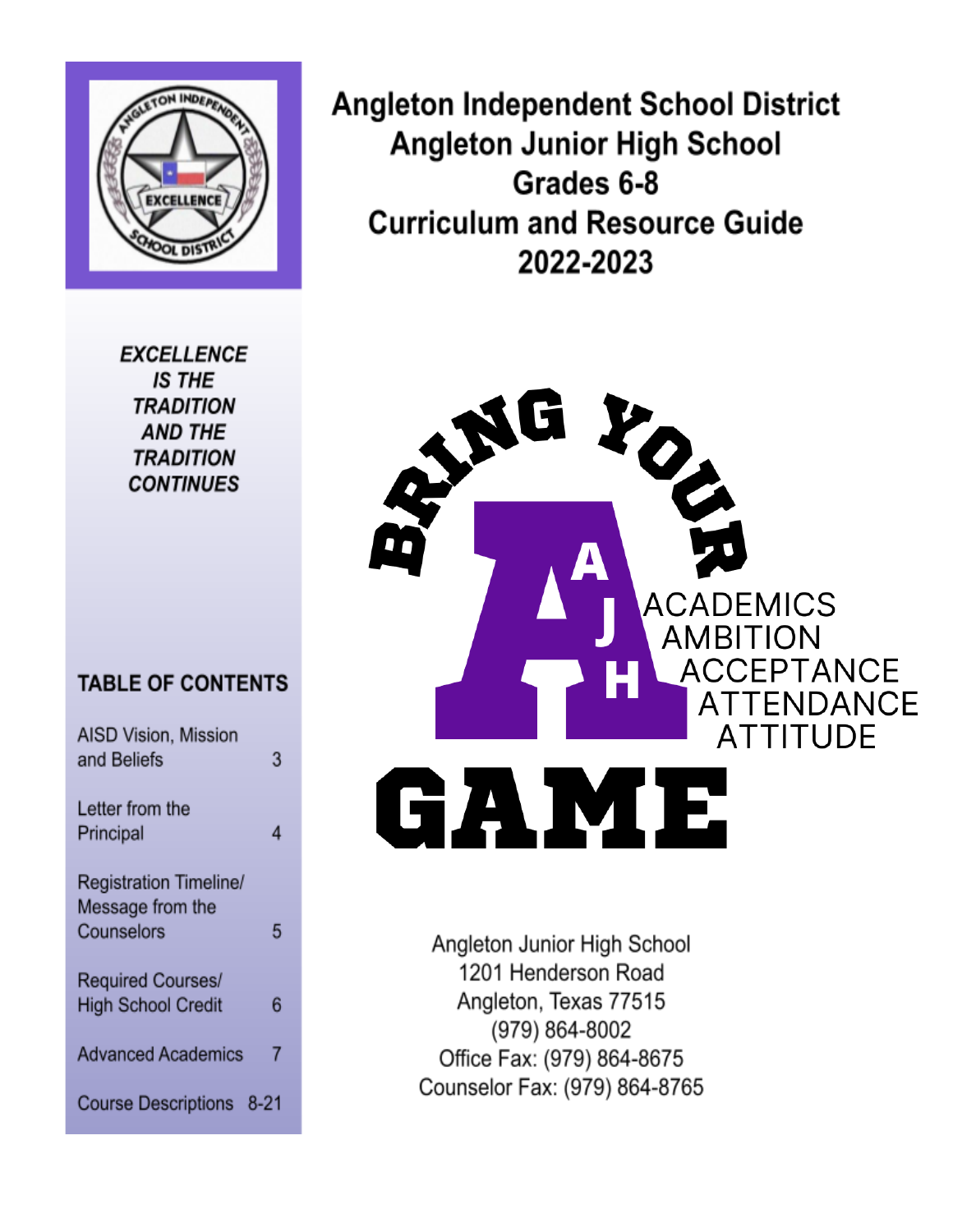# **NONDISCRIMINATION IN CAREER AND TECHNOLOGY EDUCATION**

It is the policy of Angleton Independent School District not to discriminate on the basis of race, color, national origin, sex or handicap in its Career and Technology programs, services or activities as required by Title VI of the Civil Rights Act of 1964, as amended, Title IX of the Education Amendments of 1972, and Section 504 of the Rehabilitation Act of 1973, as amended.

It is the policy of Angleton Independent School District not to discriminate on the basis of race, color, national origin, sex, handicap or age in its employment practices as required by Title VI, of the Civil Rights Act of 1964, as amended, Title IX of the Education Amendments of 1972, the Age Discrimination Act of 1975, as amended and Section 504 of the Rehabilitation Act of 1973, as amended.

Angleton Independent School District will take steps to assure that lack of English language skills will not be a barrier to admission and participation in all educational and career and technology programs.

For information about your rights or grievance procedures, contact the Title IX coordinator, Mr. Phil Edwards and/or the Section 504 coordinator, Dr. Tyler Press, at 1900 North Downing Road, Angleton, Texas, (979-864-8000).

# **LA NO DISCRIMINACIÓN EN LA EDUCACIÓN DE CARRERA Y TECNOLOGÍA**

Es la política del Distrito Independiente de Angleton no discriminar por motivos de raza, color, origen nacional, sexo o discapacidad en su programas de carreras y tecnología, servicios o actividades requeridos por el Título VI de la Ley de Derechos Civiles de 1964, enmendada, Título IX de las Enmiendas de Educación de 1972 y la sección 504 del Acta de Rehabilitación de 1973, según enmendada.

Es la política del Distrito Independiente de Angleton no discriminar por motivos de raza, color, origen nacional, sexo, discapacidad o edad, en sus prácticas de empleo como requeridos por el Título VI de la Ley de Derechos Civiles de 1964, enmendada, Título IX de las Enmiendas de Educación de 1972, la Ley de discriminación por edad de 1975, y enmendada y la sección 504 del Acta de Rehabilitación de 1973, según enmendada.

El Distrito Independiente de Angleton tomará las medidas necesarias para asegurar que la falta de conocimiento del idioma inglés no será una barrera para la admisión y participación en todos los centros educativos y programas profesionales y tecnológicos.

Para obtener información acerca de sus derechos o los procedimientos de queja, póngase en contacto con el Coordinador del Título IX, Mr. Phil Edwards y/o el coordinador de la sección 504, Dr. Tyler Press, en 1900 North Downing Road, Angleton, Texas, (979-864-8000).

If you need assistance, please contact

Angleton Junior High School: 864-8002 Angleton High School: 864-8001

Si necesita asistencia, por favor llame:

Angleton Junior High School: 864-8002 Angleton High School 864-8001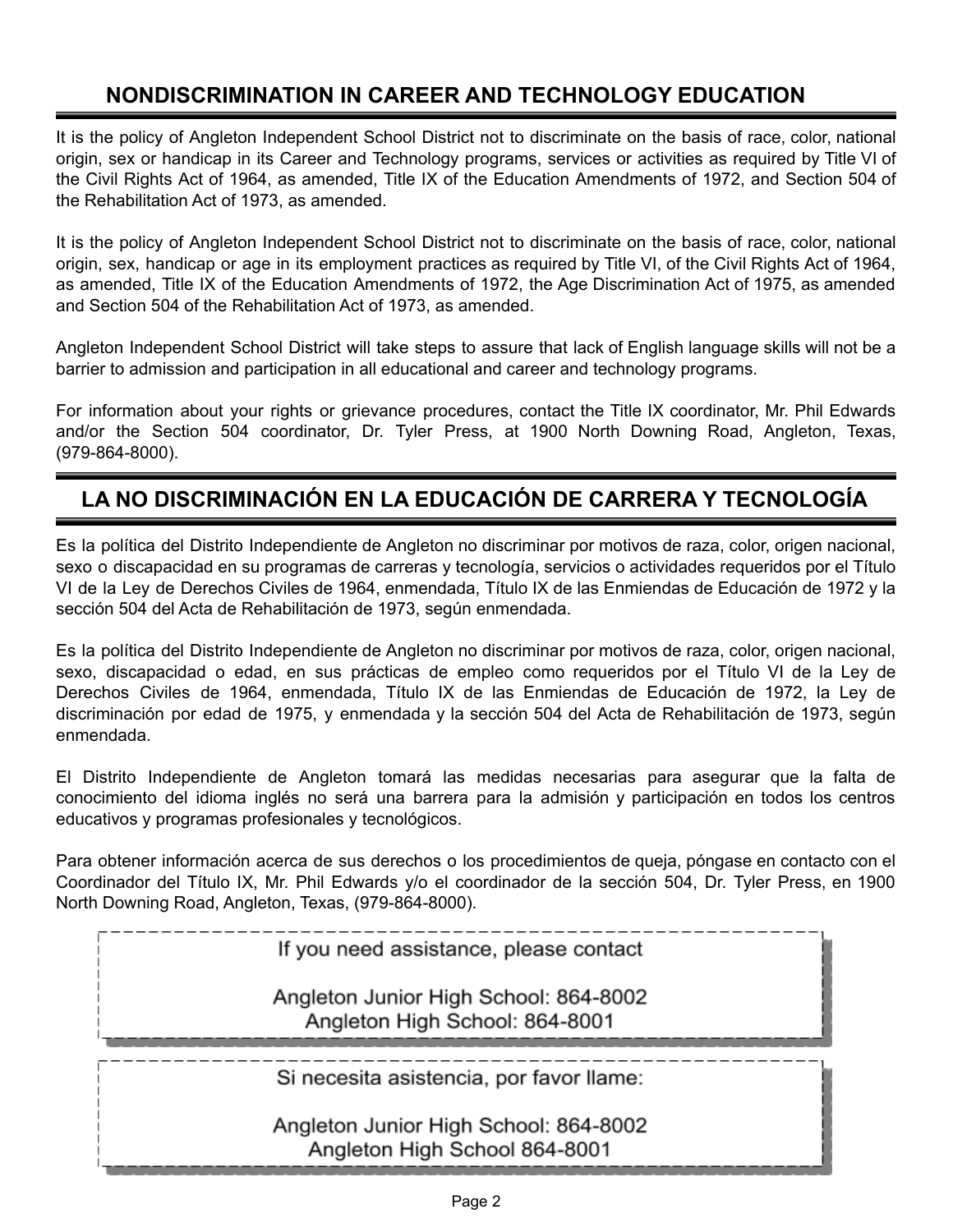# **Angleton Independent School District**

# *Vision*:

Empower Wildcats to positively transform their lives, the community, and the world.

# *Mission Statement:*

A tradition of excellence continues…

# *Beliefs:*

Problem-solving, effective and appropriate communication, and personal accountability are crucial for student success.

The full potential of students is reached when education addresses the whole child – academically, emotionally, and socially – by building on students' abilities and by empowering them to be lifelong learners.

Teachers who connect with students and are passionate about the content can inspire children's desire to learn.

Students succeed when educators provide guidance, tools, and instruction targeted to individual needs.

An effective learning community has a culture that encourages innovation and inspires both individuality and collaboration in a safe environment.

We believe that promoting the success of our students and developing a strong character will have a positive impact on society and the community.

 $\bullet$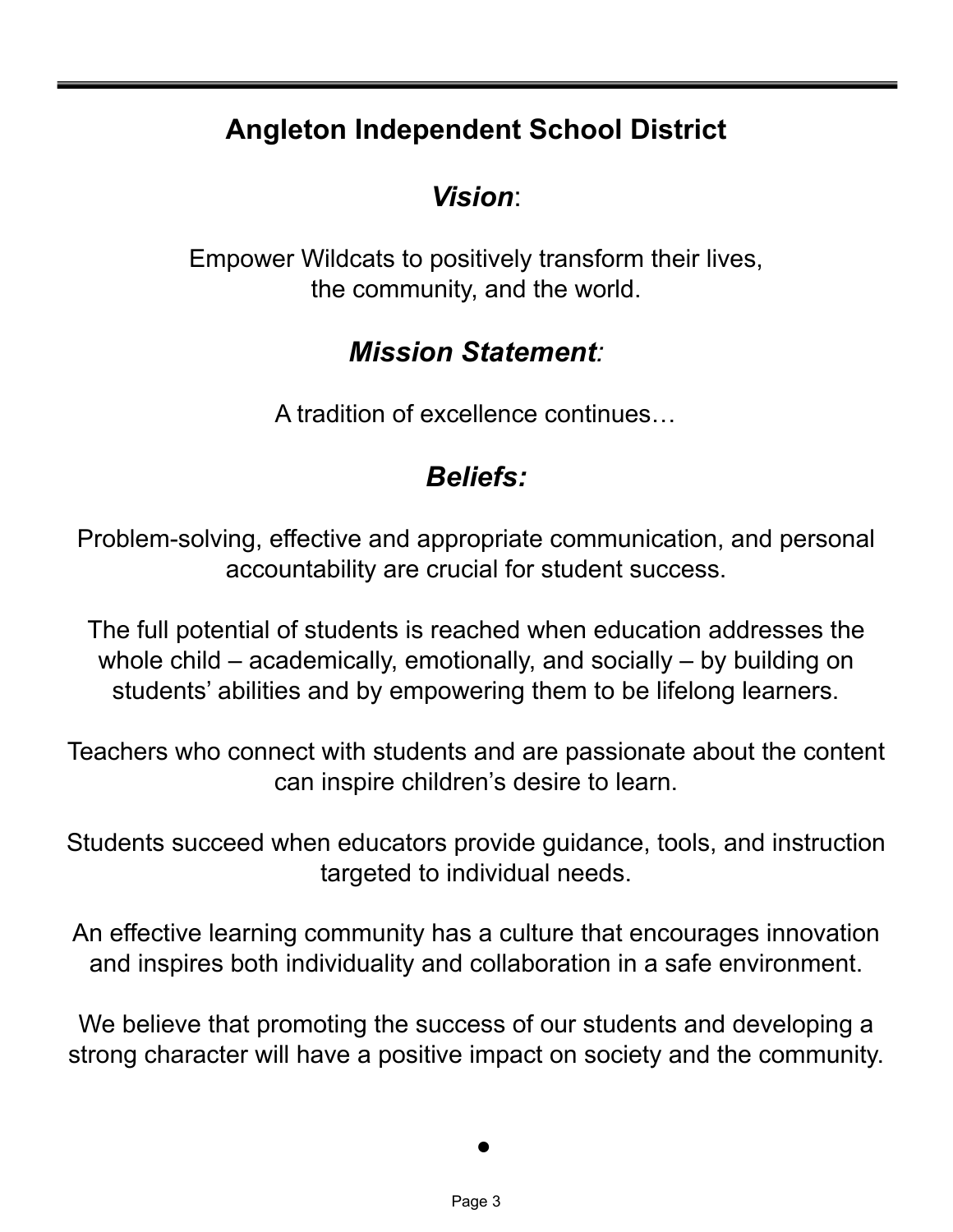Trisha Terrell Angleton Junior High Principal 1201 Henderson Road Angleton, Texas 77515 Phone: (979) 864-8002 Fax: (979) 864-8675





Dear Students and Parents:

Welcome to Angleton Junior High! Home of the Wildcats! As you will see in this catalog, we are offering more course options than ever before. We also offer many different types of clubs and activities. I encourage you to take advantage of these academic and extracurricular opportunities. The best way to enjoy school is to get involved!

At Angleton Junior High, our mission is to prepare each student academically and socially to become a responsible and productive citizen. We have a challenging academic program and we require students to meet high standards. We expect them to work hard and do their best. Along with strong academics, we also emphasize relationships and personal growth.

All year long, we focus on teaching students the skills and strategies they need to be successful. We offer academic assistance, mentoring, and support while teaching students to be safe, responsible, and respectful. We encourage our students to meet and surpass expectations.

As you prepare for the upcoming school year, know that you have a supportive and passionate team of staff members at AJH who want to help you succeed. This is the beginning of your journey, and we are here to support you. Best wishes for an extraordinary experience at Angleton Junior High!

**Trisha Terrell** Angleton Junior High Principal



## **ANGLETON INDEPENDENT SCHOOL DISTRICT…A TRADITION OF EXCELLENCE**

It is the policy of the Angleton Independent School District not to discriminate on the basis of race, color, national origin, sex, handicap, or age as required by Title VI of the Civil Rights Act of 1964, as amended; Title IX of the Education Amendments of 1972; the Age Discrimination Act of 1975, as amended; and Section 504 of the Rehabilitation Act of 1973, as amended. Es norma de Angleton Independent School District no discriminar por motivos de raza, color, origen nacional, sexo, impedimento o edad tal como lo requieren el Título VI de la Ley de Derechos Civiles de 1964, según enmienda; el Título IX de las Enmiendas en la Educación, de 1972, la ley de Discriminación por Edad, de 1975, según enmienda, y la Sección 504 de la Ley de Rehabilitación de 1973, según enmienda.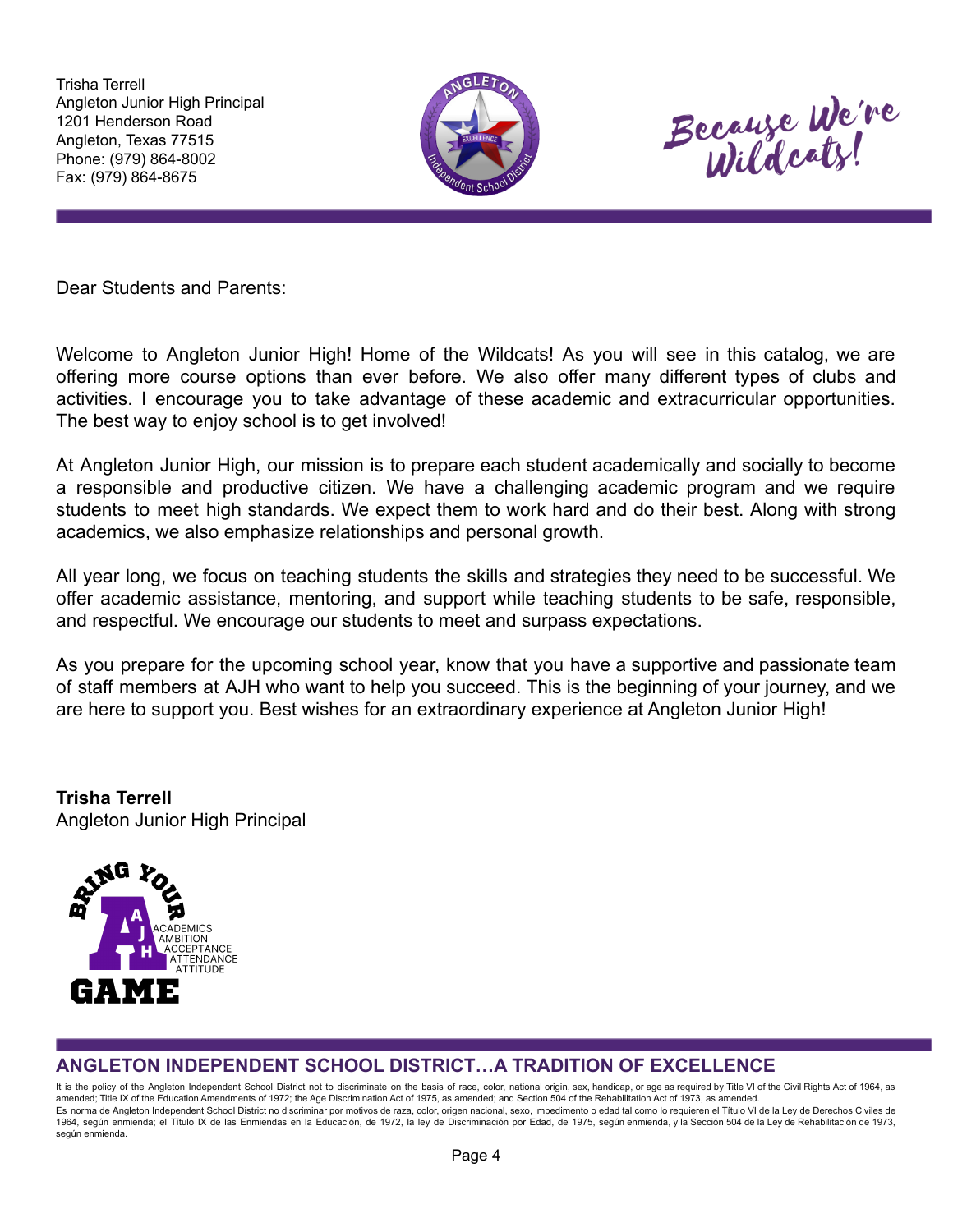# **COURSE REGISTRATION PLAN FOR 2022-23**

| February 23, 2022                      | <b>Eighth</b> grade Career and Technology Fair at AHS                                                                                   |
|----------------------------------------|-----------------------------------------------------------------------------------------------------------------------------------------|
| February 23, 2022                      | <b>Eighth</b> grade Parent Night at AHS                                                                                                 |
| February 25, 2022                      | High school counselors presentation to Eighth graders at AJH                                                                            |
| February 28, 2022 -<br>March 4, 2022   | <b>Eighth</b> graders enter course selections in Naviance; AND<br>Eighth grade registration meetings with high school counselors at AJH |
| February 22, 2022                      | <b>Sixth and Seventh</b> graders receive registration information and course<br>selection worksheets                                    |
| February 25, 2022                      | Sixth and Seventh grade course selection worksheets due to AJH                                                                          |
| January 31, 2022 -<br>February 4, 2022 | AJH Band visits <b>Fifth</b> grade at elementary campuses                                                                               |
| February 14 - 18, 2022                 | AJH Choir visits Fifth grade at elementary campuses                                                                                     |
| February 22, 2022                      | <b>Fifth</b> graders receive registration information and course selection<br>worksheets                                                |
| February 28, 2022                      | <b>Fifth</b> grade course selection worksheets due to elementary counselors                                                             |
| <b>August, 2022</b>                    | 2022-23 AJH Student Schedules available in Skyward                                                                                      |

## **A Message to AJH Students and Parents**

The faculty and staff of Angleton Junior High School look forward to working with parents and students to make next year a rewarding learning and growing experience for all students. Every student is offered a wide range of courses to help build each student academically and socially.

This handbook will assist you and your child in planning course selections. Course descriptions and necessary criteria are provided to help you make your academic and elective choices. If you need further clarification or prefer the counselor's assistance, you may call 979-997-7312 to set up an appointment.

Guidance Counselors: Kim Lehnhoff

Stephanie Preston-Williams Brittaney Norflis Debra Kinsey

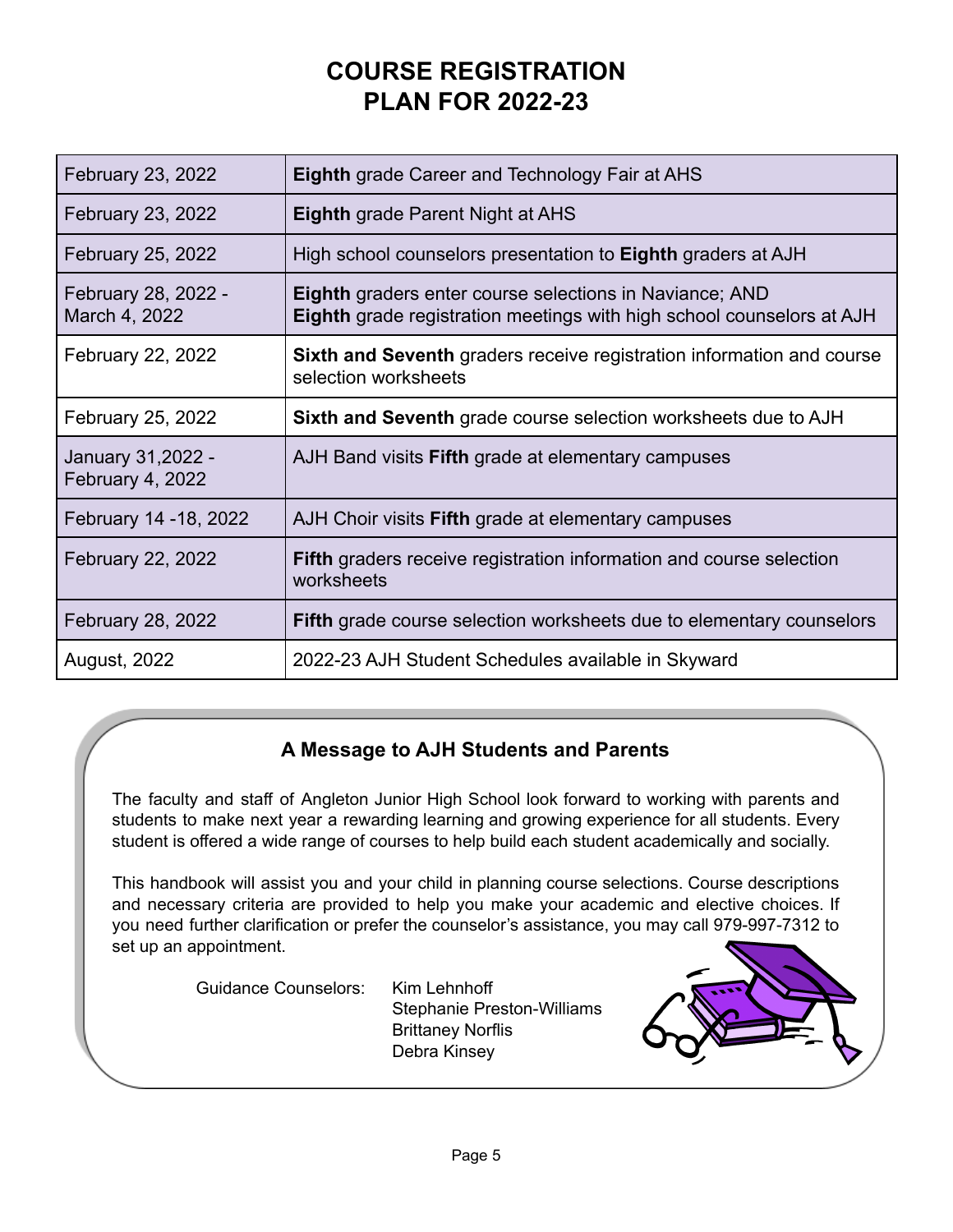While at Angleton Junior High School, students are required to take the following courses: English/Language Arts, Math, Social Studies, Science, Physical Education (Grade 6 and 7), and Fine Arts (Grade 6).

Students who qualify for specialized classes, i.e. Honors/ Gifted and Talented, Special Education, DLP (Dual Language Program), or ESL (English as a Second Language), will automatically be placed in the appropriate classes by the counselors.

**Students may be placed in an intervention class to help strengthen reading and/or math skills. Placement will be determined by 2022 STAAR performance and progress, course performance, and MAP universal screener data that measures reading and math progress made during the current school year.**

# **OPPORTUNITIES TO EARN HIGH SCHOOL CREDIT**

Depending on a student's selected course of study or areas of interest, he or she may earn credit for high school courses taken while at Angleton Junior High. The high school courses offered at the junior high level are listed below, along with the type of credit the student will receive on his or her high school transcript. Grades earned for high school courses taken while in junior high will be recorded on the high school transcript with a numerical grade, but WILL BE included in GPA calculations.

| <b>Junior High School Course</b>       | <b>Type of High School</b><br><b>Credit earned</b>       |
|----------------------------------------|----------------------------------------------------------|
| Algebra I                              | 1 math credit                                            |
| Biology                                | 1 science credit                                         |
| English I                              | 1 English credit                                         |
| Spanish I                              | 1 foreign language credit                                |
| Spanish II                             | 1 foreign language credit                                |
| Dual Language Spanish II               | 1 foreign language credit                                |
| Dual Language Spanish III (2 years)    | 1 foreign language credit<br>(.5 credit per school year) |
| <b>Business Information Management</b> | 1 elective credit                                        |
| Art I                                  | 1 fine arts credit                                       |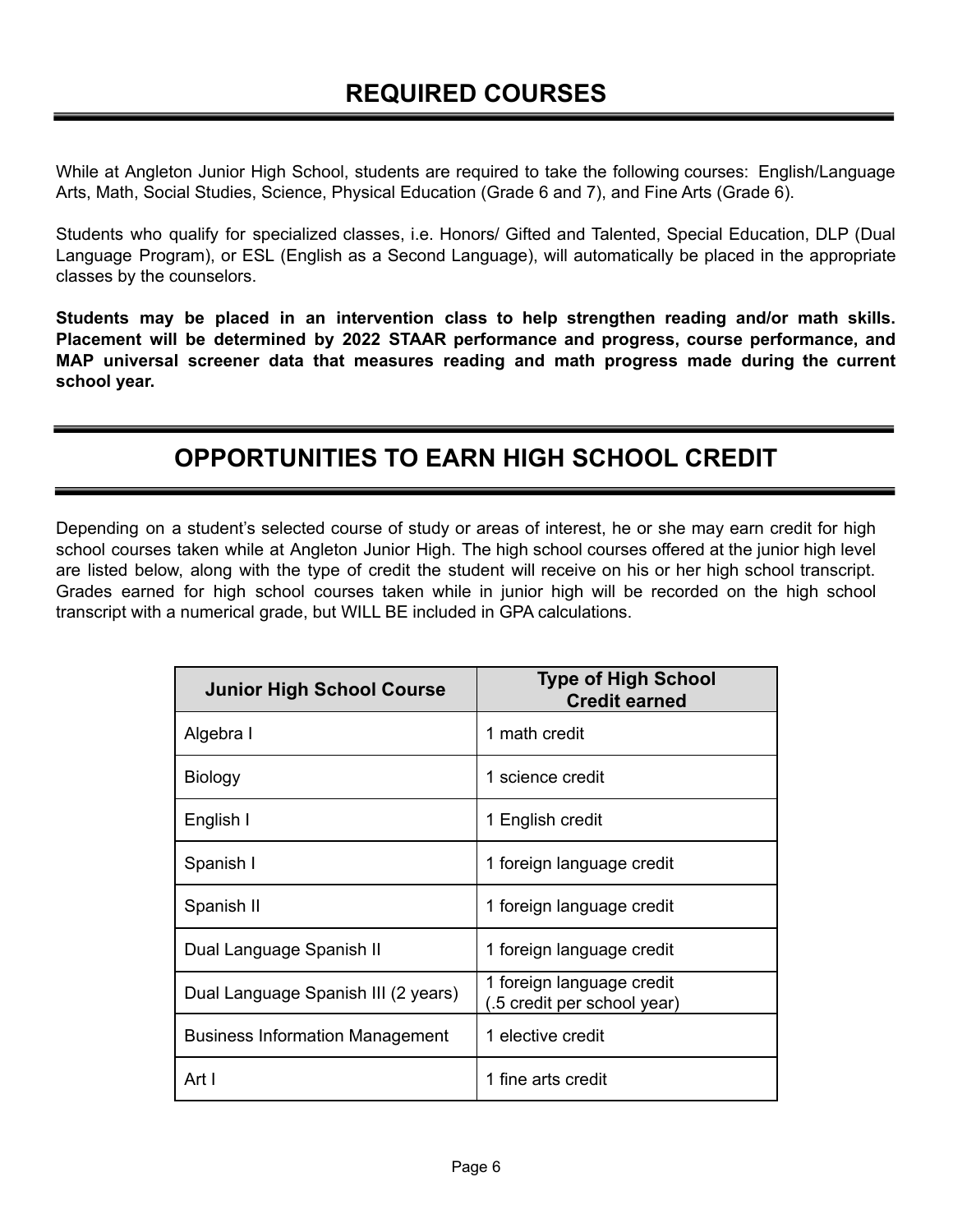Students entering the junior high who have already been identified via the Gifted and Talented Program will be scheduled into advanced/ honors courses in the English language arts, math, science and social studies content areas.

Students who are not identified as Gifted and Talented, but who have demonstrated a history of exceptional academic course performance, consistent STAAR performance that meets the Masters standard, reading and/or math proficiency that is at or above grade level, and an observed readiness for more challenging coursework will be considered for placement into the advanced courses. NOTE: AJH counselors will conduct a preliminary screening of incoming 6th-grade students. Based on middle-of-the-year data from district assessment tools, incoming 6th-grade students will automatically be placed in the advanced courses.

**IMPORTANT NOTE:** Students enrolled in 8<sup>th</sup> grade Honors English I, Honors Algebra I, and Honors Biology will be taking high school courses. The credit earned for high school courses taken by students enrolled in Angleton Junior High WILL BE included in the calculation of class rank and grade point average (GPA).

Advanced Courses - Learning activities in 6<sup>th</sup> and 7th-grade Advanced English, Advanced Math, Advanced Science and Advanced World Cultures, 7th-grade Advanced Texas History, and 8th-grade Advanced US History will provide depth and breadth to regular teaching according to the student's abilities and needs. Enrichment activities are in addition to and different from the regular classroom activities by way of offering a greater challenge (including but not limited to the Texas Performance Standards Project - TPSP).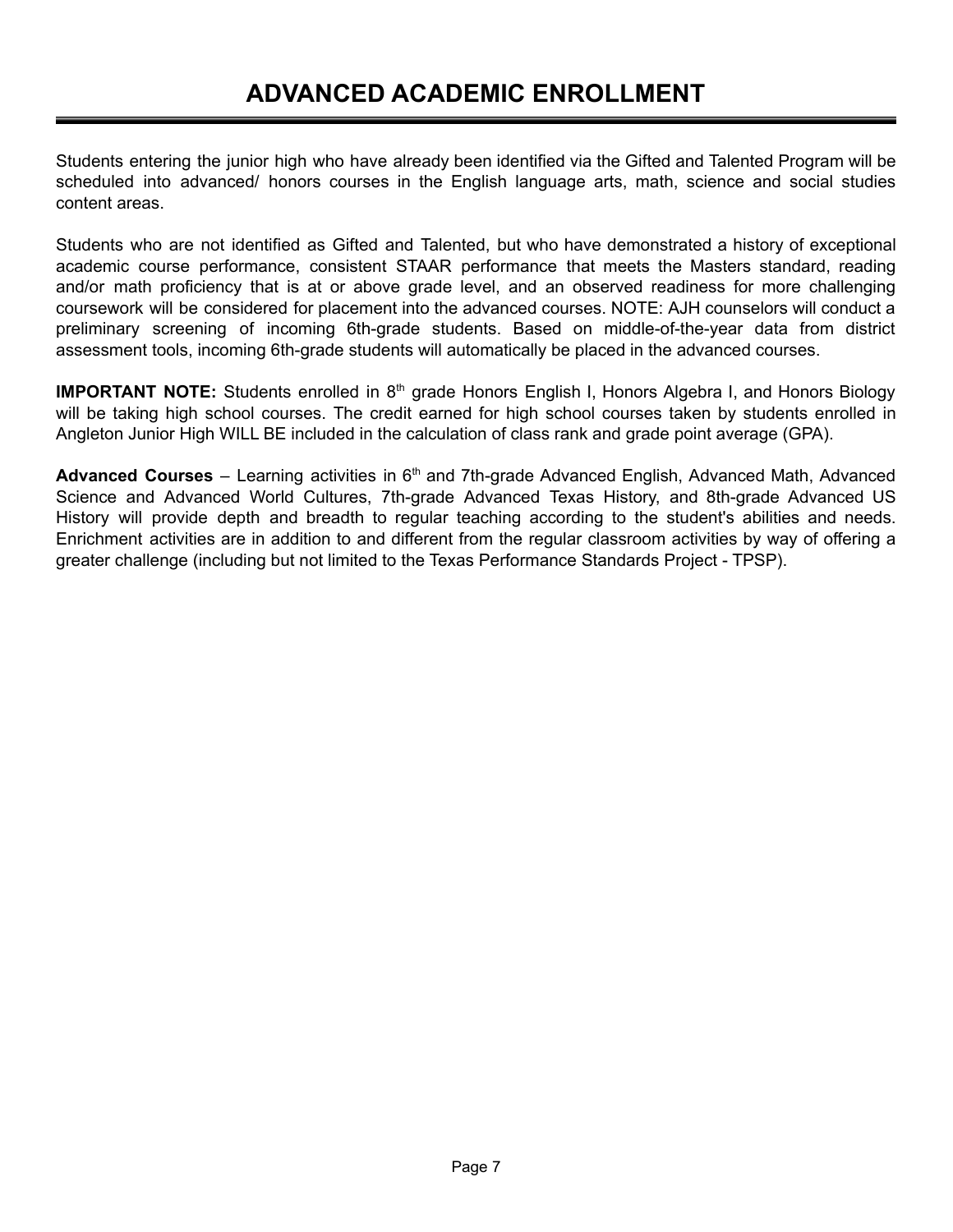# **ENGLISH LANGUAGE ARTS/ READING – GRADE 6, 7, & 8**

#### **ENGLISH LANGUAGE ARTS/ READING 1621, 1721, 1821 Grade: 6-8**

English Language Arts/ Reading is a combination of both literature and composition components.

The literature component will cover the state required Literature TEKS, emphasizing active reading skills for all types of literature: short stories, poetry, novels, and nonfiction pieces. Real life reading skills will be provided through the use of periodicals. Research involving the Internet will allow students to analyze materials, literary criticisms, and reinforce study skills for college-bound students.

The composition component will cover the state required Language and Composition TEKS, emphasizing the writing process, written composition, grammar, and spelling that are measured on the state assessment. Character analysis and comparison/contrast skills required by upper level literature classes will be addressed through novel study. Persuasive writing and a research paper will utilize the Internet to prepare students for high school and beyond.

#### **ADVANCED ENGLISH LANGUAGE ARTS/ READING 1650, 1750 Grade: 6-7**

**Prerequisites Grade 6:** GT identification OR 90% or above semester average in 5<sup>th</sup> grade Reading Language Arts **AND** meet designated minimum requirements on the District Reading Screener. **Prerequisites Grade 7:** GT identification **OR** Advanced English Language Arts/ Reading Grade 6

The students are working on the grade level curriculum with an emphasis on authentic and project-based learning. Higher level and critical thinking skills are integrated into each unit of study. Advanced classes are designed to operate at rigorous academic levels for future success in Advanced Placement classes. Students must meet the district's criteria for the gifted/talented program or the district's screening process. Personal characteristics that ensure success in Advanced classes include, but are not limited to, reading on or above grade level, strong study skills, and self-motivation, proficient oral and written communication skills, self-discipline to plan, organize, and carry out tasks to completion, and interest and self-directedness in a particular subject.

#### **HONORS ENGLISH I 1850 Grade: 8 Credit:1**

**Pre-requisites:** Accelerated Language Arts Grade 7

This course emphasizes reading skills, written composition, basic mechanics and a study of literature by type. English I EOC review and preparation is included as part of the curriculum.

*Students who complete this course will receive one high school English credit. Students taking* English I while in junior high will be required to take and pass the English I End of Course exam as *part of their graduation requirement.*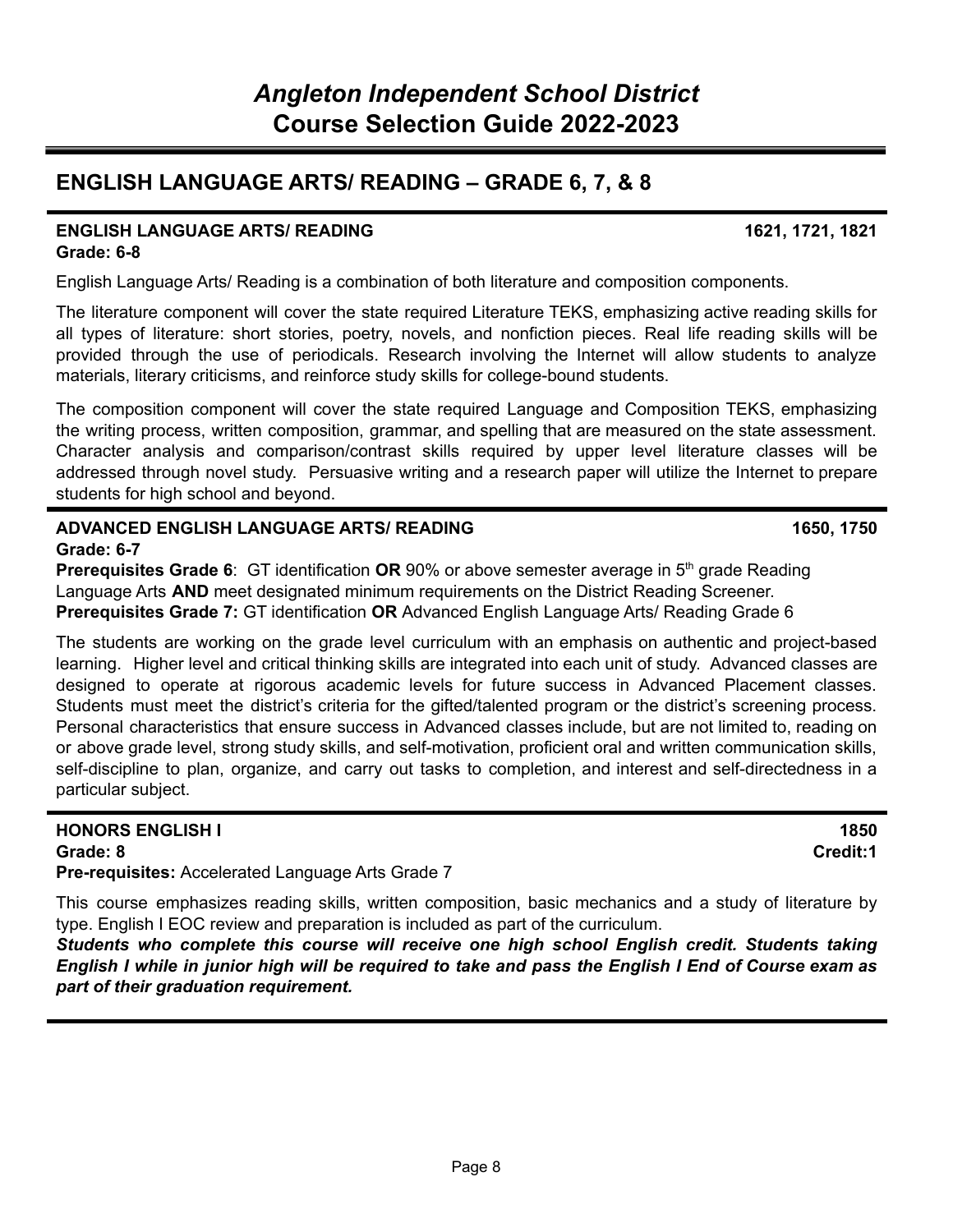# **MATHEMATICS – GRADE 6, 7, & 8**

# **Grade: 6-7**

The sixth and seventh grade math curriculum continues the transition of students into the application/ abstraction level thinking. Students develop thinking strategies that lead to powerful logical reasoning and apply problem-solving strategies to all areas of life. The class covers many basic math skills that will be essential in future math courses, such as fractions and decimal operations, basic geometry, simple equations, and problem solving.

## **ADVANCED MATH 2650, 2750**

**Grade: 6-7**

**Prerequisites Grade 6:** GT identification **OR** 90% or above semester average in 5 th grade Math **AND** meet designated minimum requirements on the District Math Screener

**Prerequisites Grade 7:** GT identification **OR** Advanced Math Grade 6

The students are working on the grade level curriculum with an emphasis on authentic and project-based learning. Higher level and critical thinking skills are integrated into each unit of study. Advanced classes are designed to operate at rigorous academic levels for future success in Advanced Placement classes. Students must meet the district's criteria for the gifted/talented program or the district's screening process. Personal characteristics that ensure success in Advanced classes include, but are not limited to, reading on or above grade level, strong study skills and self-motivation, proficient oral and written communication skills, self-discipline to plan, organize, and carry out tasks to completion, and interest and self-directedness in a particular subject.

#### **MATH 2821 Grade: 8**

The class covers all of the topics essential for a student to take Algebra in the ninth grade. Topics covered include integers, rational numbers, geometric concepts, equation solving, and problem solving, as well as various other mathematical functions. The eighth grade math curriculum serves as the transition from the concrete, number-oriented mathematics to the abstract, conceptual, symbol-centered algebra course. This course paves the way for a mastery of more difficult and complex skills that are prerequisites for understanding algebraic concepts.

# **HONORS ALGEBRA I 2850**

**Grade: 8 Credit: 1**

**Prerequisites:** Accelerated Math Grade 7

The purpose of this course is to provide a foundation for higher level mathematics courses. This course deals with variables, expressions, operations and their properties, simplifying expressions and solving equations and inequalities, polynomials and their operations, and factoring. Also included will be graphing of linear functions, solving systems of equations in two variables, radicals and their operations, graphing quadratic functions and solving quadratic equations. A strong component of this course will be the use of technology with the graphing calculator. Algebra I EOC review and preparation is included as part of the curriculum.

*Students who successfully complete this course will receive one high school math credit. Eighth* grade students taking Algebra I will be required to take and pass the Algebra I End of Course exam *as part of their graduation requirement.*

### **MATH 2621, 2721**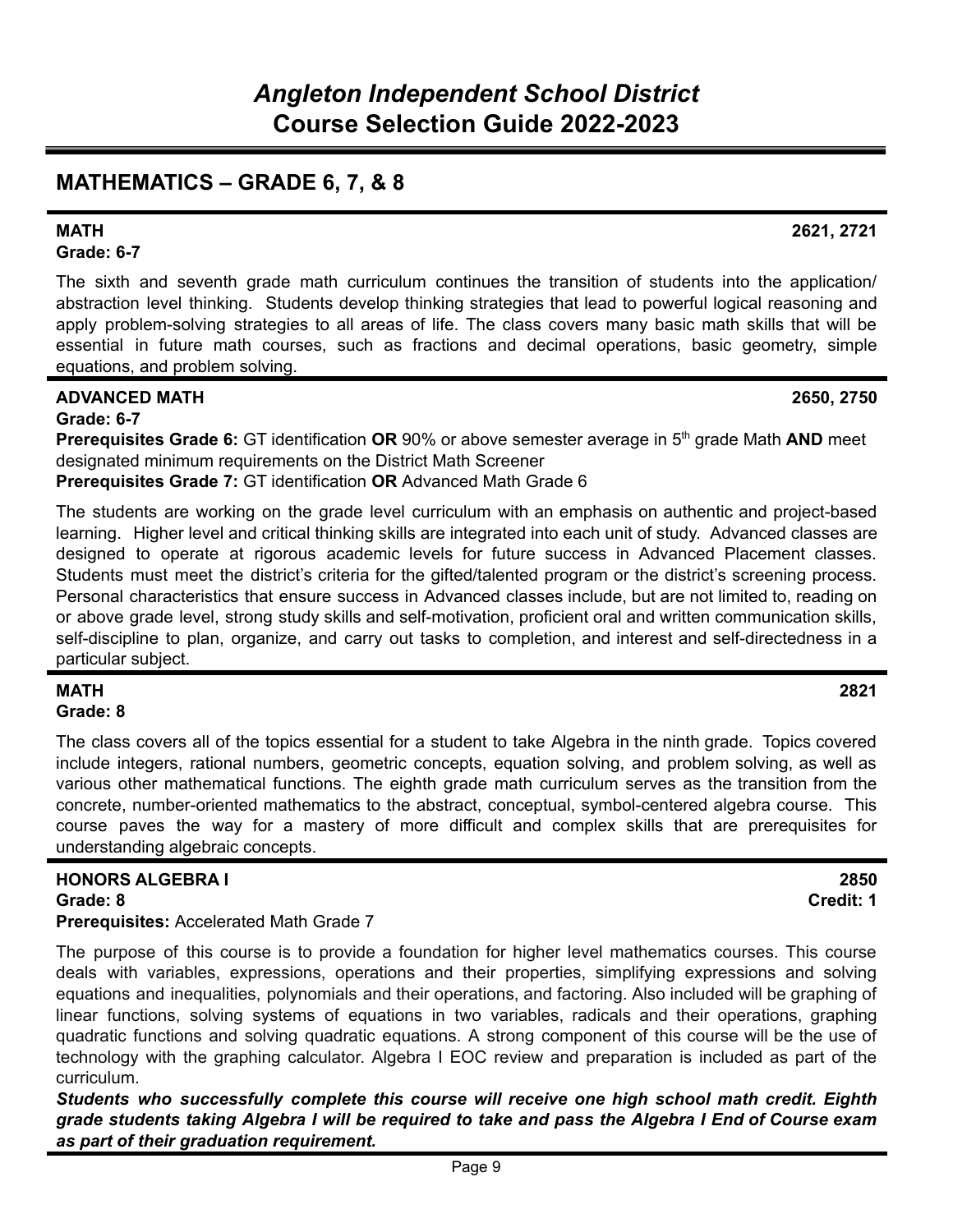# **SCIENCE – GRADE 6 & 7**

#### **SCIENCE 3621, 3721 Grade: 6-7**

Sixth and seventh grade science classes follow activity-based science curriculum consisting of components from Earth Science, Life Science, and Physical Science. Classes focus on the use of process skills to solve problems and investigate scientific principles. Students use critical thinking, scientific reasoning, and problem solving to make informed decisions, and conduct laboratory and field investigations while learning how to use a variety of tools and following safety protocols in hands-on activities.

### **ADVANCED SCIENCE 3650**

**Grade: 6-7 Prerequisites:** GT identification OR 90% or above semester average in 5<sup>th</sup> grade Science **Prerequisites Grade 7:** GT identification **OR** Advanced Science Grade 6

The students are working on the grade level curriculum with an emphasis on authentic and project-based learning. Higher level and critical thinking skills are integrated into each unit of study. Advanced classes are designed to operate at rigorous academic levels for future success in Advanced Placement classes. Students must meet the district's criteria for the gifted/talented program or the district's screening process. Personal characteristics that ensure success in Advanced classes include, but are not limited to, reading on or above grade level, strong study skills and self-motivation, proficient oral and written communication skills, self-discipline to plan, organize, and carry out tasks to completion, and interest and self-directedness in a particular subject.

### **SCIENCE 3821 Grade: 8**

This science class is an activity based integrated science curriculum of components from Earth Science, Life Science, and Physical Science. Opportunities for hands-on activities are provided to facilitate the learning experience. The eighth grade science class focuses on the use of process skills to solve problems and investigate scientific principles. Specific topics include the study of stars and galaxies as part of the universe, lunar cycles and the rock cycle, as well as solar, weather and ocean systems. Students also examine information on the periodic table and demonstrate that energy is lost or gained during a chemical reaction.

#### **HONORS BIOLOGY 23500 Grade: 8 Credit: 1**

**Pre-requisites:** Accelerated Science Grade 7

Honors Biology focuses deeply on the concepts and skills that have maximum value for college and career. This course concentrates on the core areas of ecological systems, cellular systems, evolution, and genetics. Rather than understanding content topics in isolation, students will make meaningful connections between the structures, processes, and interactions that exist across biological systems—from cells to ecological communities. Although Biology EOC preparation is not the primary focus of this Honors course, it will be included in the curriculum.

*Students who successfully complete this course will receive one high school science credit. Students taking Biology while in junior high will be required to take and pass the Biology End of Course exam as part of their graduation requirement.*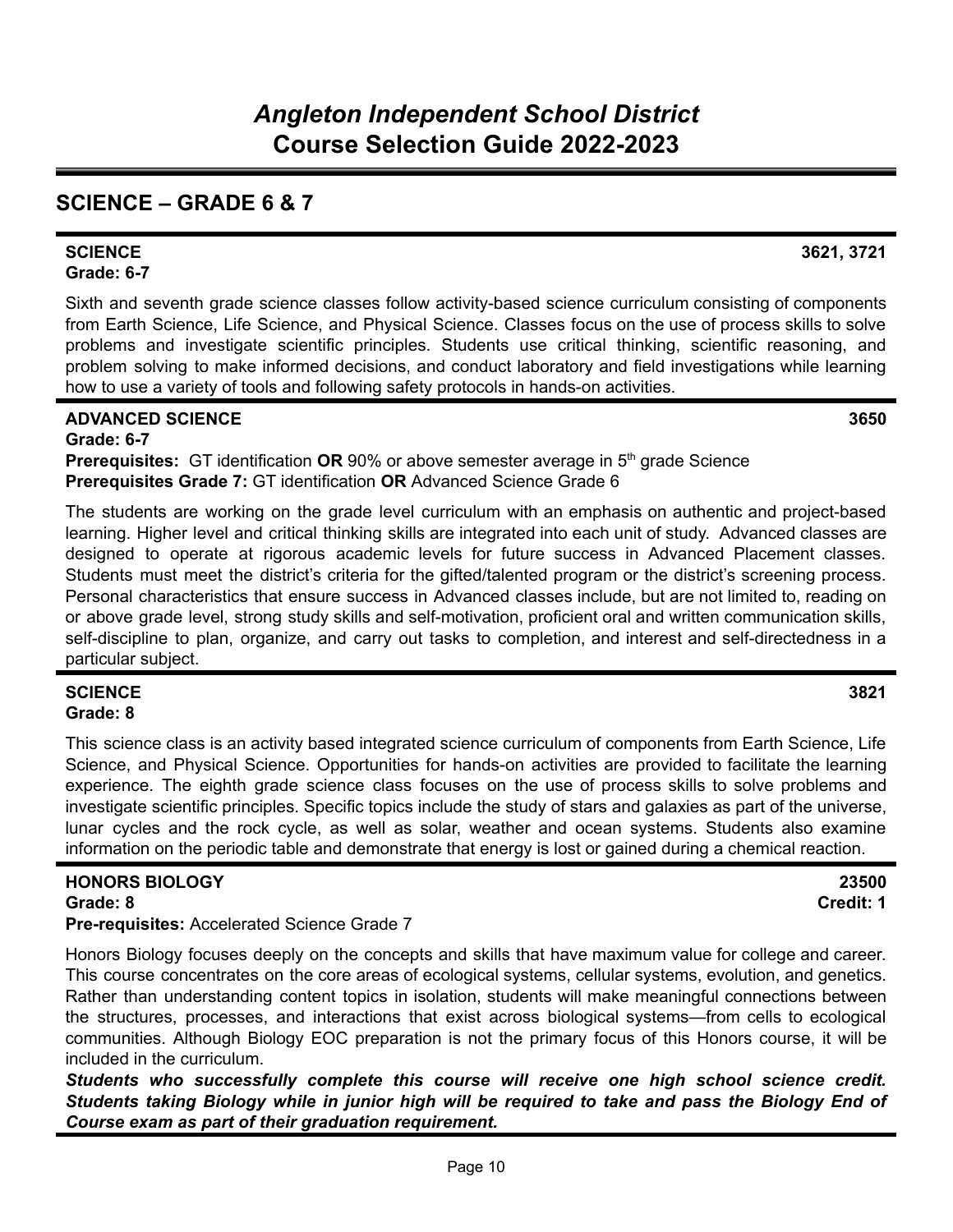# **SOCIAL STUDIES – GRADE 6 & 7**

#### **WORLD CULTURES 4621 Grade: 6**

This sixth grade course is designed to reinforce and expand social study skills. The class incorporates all of the social studies disciplines (geography, history, culture, citizenship, government, economics, and technology) as they apply to world cultures. Students will learn about events that shaped countries around the globe. They will gain an understanding of how and why those events occurred and will understand their significance. This course promotes growth of future understanding of communities around the world.

#### **ADVANCED WORLD CULTURES 4650 Grade: 6**

**Prerequisites:** GT Identification OR 90% or above semester average in 5<sup>th</sup> grade Social Studies

This history class allows students to evaluate world culture from different points of view by analyzing more primary source documents while enriching their critical thinking skills. Creative projects encourage students in the development of original ideas and effective presentation of those ideas through written, oral, and multimedia opportunities.

### **TEXAS HISTORY 4721 Grade: 7**

This seventh grade course is designed to reinforce, and expand social study skills. The class incorporates all of the social studies disciplines (geography, history, culture, citizenship, government, economics, and technology) as they apply to Texas. Students will learn about events that shaped Texas. They will gain an understanding of how and why those events occurred and will understand their significance. This course promotes the growth of future, well-informed citizens of Texas.

### **ADVANCED TEXAS HISTORY 4750**

**Grade: 7**

**Prerequisites:** GT Identification **OR** Advanced World Cultures

Enriched Texas History provides the same description of learning as the Texas History course, but it extends and enriches the student's opportunity for learning. Students will enhance their skills through enrichment activities, projects, and research.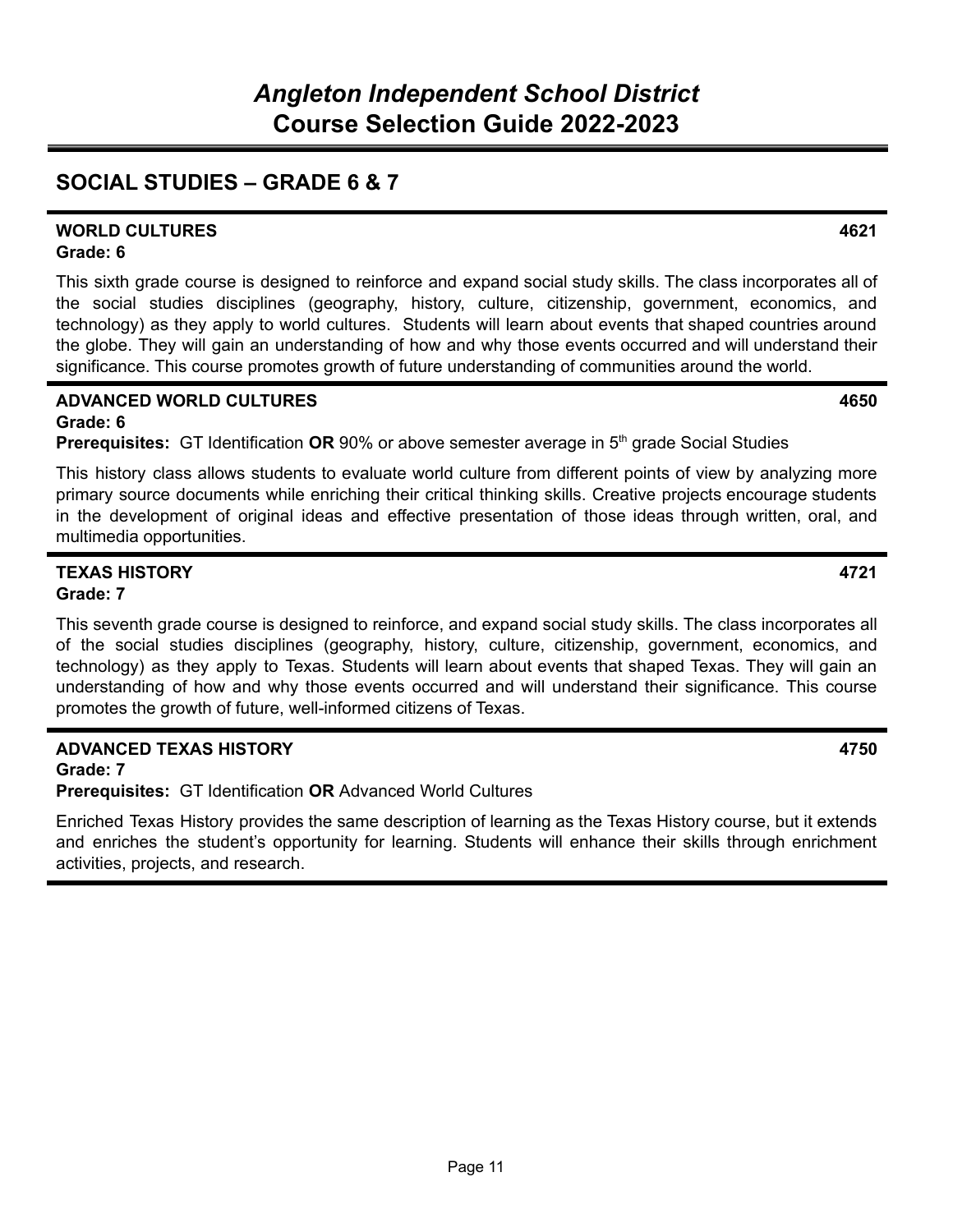# **SOCIAL STUDIES – GRADE 8**

#### **U.S. HISTORY 4821 Grade: 8**

This eighth grade course covers the history of the United States from the early colonial period through Reconstruction. Historical content focuses on the political, economic, and social events and issues to the colonial and revolutionary eras, the creation and ratification of the U.S. constitution, challenges of the new Republic, westward expansion, sectionalism, Civil War and Reconstruction. Students describe the physical characteristics of the United States and their impact on population distribution and settlement patterns in the past and present. Students analyze the various economic factors that influenced the development of colonial America and the early years of the Republic, and identify the origins of the free enterprise system. Students examine the American beliefs and principles, including limited government, checks and balances, federalism, separation of powers, and individual rights reflected in the U.S. Constitution and other historical documents. Students evaluate the impact of Supreme Court cases and major reform movements of the 19<sup>th</sup> century and evaluate the impact of scientific discoveries and technological innovations on the development of the United States.

#### **ADVANCED U.S. HISTORY 4850 Grade: 8**

**Prerequisites:** GT Identification **OR** Advanced TX History

This history class allows students to evaluate United States history from different points of view by analyzing more primary source documents, while enriching their critical thinking skills. Creative projects encourage students in the development of original ideas and effective presentation of those ideas through written, oral, and multimedia opportunities.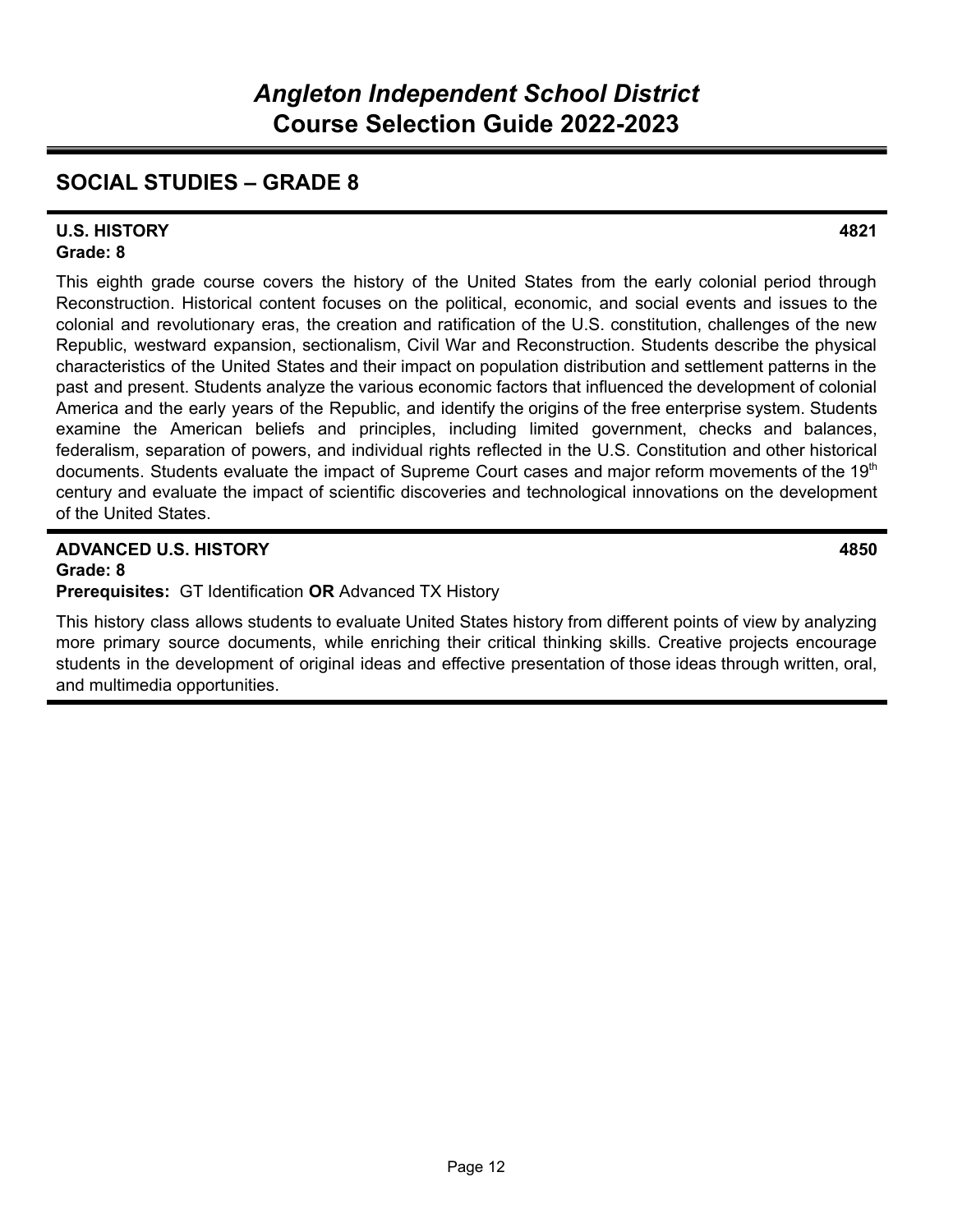# **PHYSICAL EDUCATION, SWIMMING, & DIVING – GRADE 6, 7, & 8**

#### **PHYSICAL EDUCATION 8010 Grade: 6**

This course stresses sportsmanship, fitness, team, and individual recreational activities. The program includes organized class instruction with exercises, intramural and inter-school athletics. Activities are selected from the following: volleyball, tennis, softball, flag football, soccer, badminton, golf, speedball, weight lifting activities, and basketball.

#### **PHYSICAL EDUCATION 8000 Grade: 7-8**

Physical education courses in  $7<sup>th</sup>$  and  $8<sup>th</sup>$  grade integrate the curriculum for middle school level physical education courses. They emphasize sportsmanship, fitness, team, and individual recreational activities. The program includes organized class instruction with exercises, intramural and inter-school athletics. Activities are selected from the following: volleyball, tennis, softball, flag football, soccer, badminton, golf, and weight lifting activities.

#### **SWIMMING 80715 Grade 6**

**Prerequisite:** Signed student and parent agreement. Students must have the coach's initials recommending them in order to be placed in the class - this requires attendance at the swim parent meeting.

6<sup>th</sup> Grade swimming is a course that introduces students to general swimming and survival skills. Students taking 6<sup>th</sup> grade PE swimming will learn the major strokes and skills associated with swimming and survival techniques. Students will also play a series of swimming games to help improve their swimming skills and overall physical conditioning. Students will also learn the basics of playing water polo.

### **SWIMMING 8071**

#### **Grade: 7-8**

**Prerequisites:** Students must have their coach's initials recommending them in order to be placed in the class. Students are also required to have a physical form on file prior to participating in any sport.

This is a yearlong rigorous activity class designed to prepare students for competitive swimming. Students must be approved by the coaches in order to be placed in the class. Students are also required to have a physical form on file prior to participating in any sport. There will be three different sections of swimming: Advanced, Intermediate, and Beginner, and coaches will determine the appropriate section for each student.

### **DIVING 4006**

### **Grade: 7-8**

**Prerequisites:** Students must have their coach's initials recommending them in order to be placed in the class. Students are also required to have a physical form on file prior to participating in any sport.

This is a yearlong rigorous activity class designed to prepare students for competitive diving. Students must be approved by the coaches in order to be placed in the class. Students are also required to have a physical form on file prior to participating in any sport.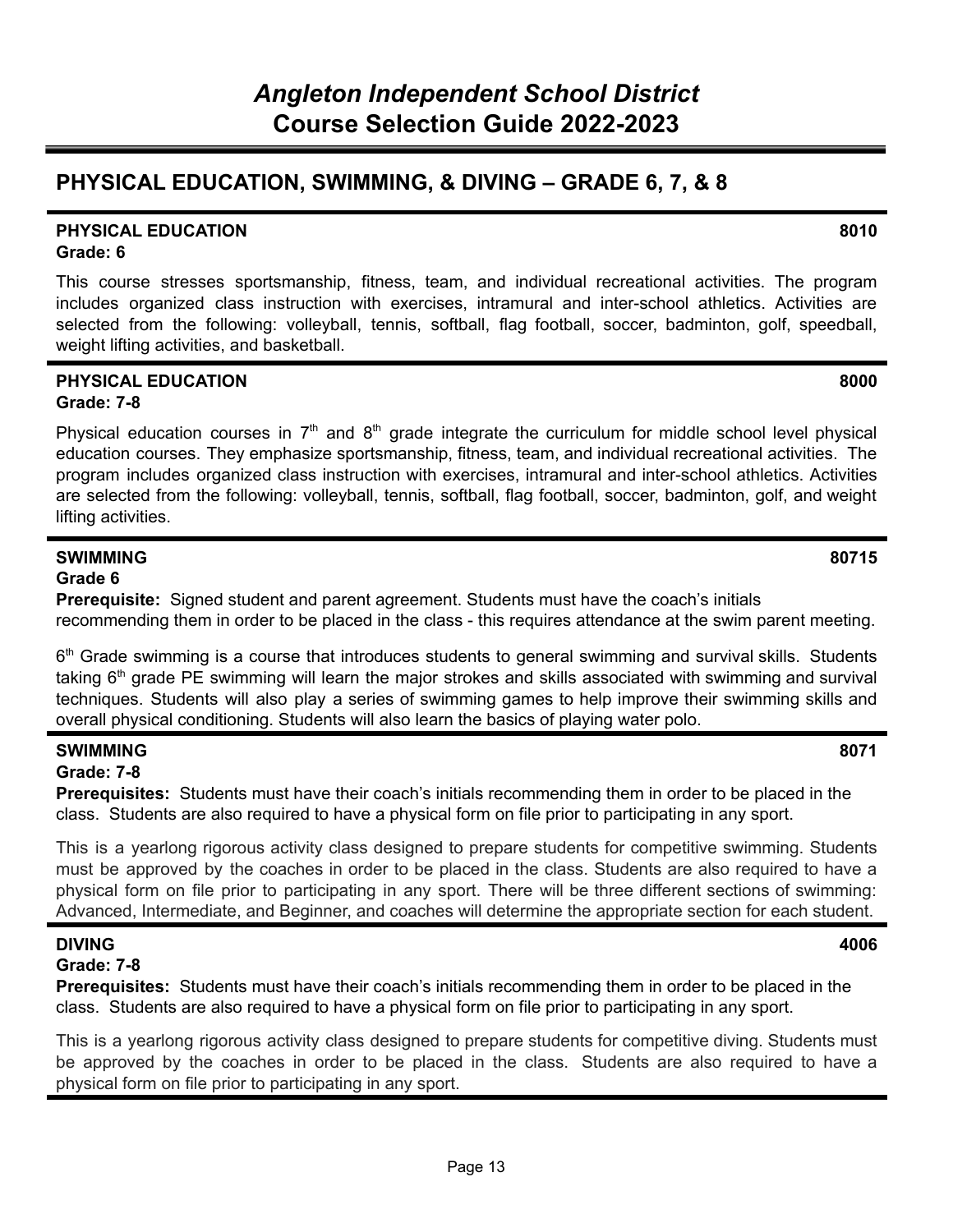# **PHYSICAL EDUCATION & ATHLETICS – GRADE 6, 7 & 8**

#### **PRE-ATHLETICS 8040, 8041 Grade: 6**

This course is designed for sixth graders who intend to participate in athletics beginning in their seventh grade year. Students choosing to participate in Pre-Athletics should anticipate daily workouts during the class period that are significantly more physical than what they may experience in a regular PE class. Students will learn the fundamentals of what it takes to be a successful student athlete. Students will focus on conditioning, strength and agility. They will also learn the importance of developing a growth mindset, teamwork, goal setting, time management, and the overall expectations of student athletes. The students will also focus on sports that are in season at the time (ex: football (boys), volleyball (girls), basketball, etc) and will learn the rules of these sports and complete skill related drills. Students will be expected to dress out and participate to the highest level of their ability.

#### **ATHLETICS BOYS - FOOTBALL 8050, 8070 Grade: 7-8**

**Prerequisites:** Students must have their coach's initials recommending them in order to be placed in the class. Students are also required to have a physical form on file prior to participating in any sport.

This is a rigorous activity class designed to prepare students, who are playing competitive school sports, through conditioning, strength training, agility and flexibility training and sports specific skill building. During the Fall Semester, **Athletics is only available for students planning to participate on a football team. Students planning to participate in Basketball and Track are able to be moved in based on Coach's approval once their season starts or at the beginning of the 2nd semester.** Cross country, soccer and tennis are also offered for athletes but will only practice before or after school.

# **ATHLETICS GIRLS - VOLLEYBALL AND/ OR BASKETBALL 8060, 8080**

**Grade: 7-8**

**Prerequisites:** Students must have their coach's initials recommending them in order to be placed in the class. Students are also required to have a physical form on file prior to participating in any sport.

This is a rigorous activity class that focuses on conditioning/running, strength training, agility and flexibility in preparation of competitive sports at AJH. Students choosing to participate in Athletics should anticipate daily workouts during the class period that are significantly more physical than what they may experience in a regular PE class. Students that are enrolled in the class, but are selected for teams will additionally focus on skill development and preparing for their in-season sport. Students are expected to dress out daily and participate to the highest level of their ability. Enrollment in the athletic period does not guarantee a spot on any athletic teams.

**7th grade girls' athletics** is available for students planning to be involved in two or more of the following UIL sports: Volleyball, basketball, and/or track. Cross country, soccer and tennis are also offered for athletes but will only practice before or after school.

**8th grade girls' athletics** is available for students who are in good standing with the athletic program AND who also made an athletic team in their 7th grade year, AND/ OR tried out for two or more of the following UIL sports: Volleyball, basketball, and/or track. Cross country, soccer and tennis are also offered for athletes but will only practice before or after school.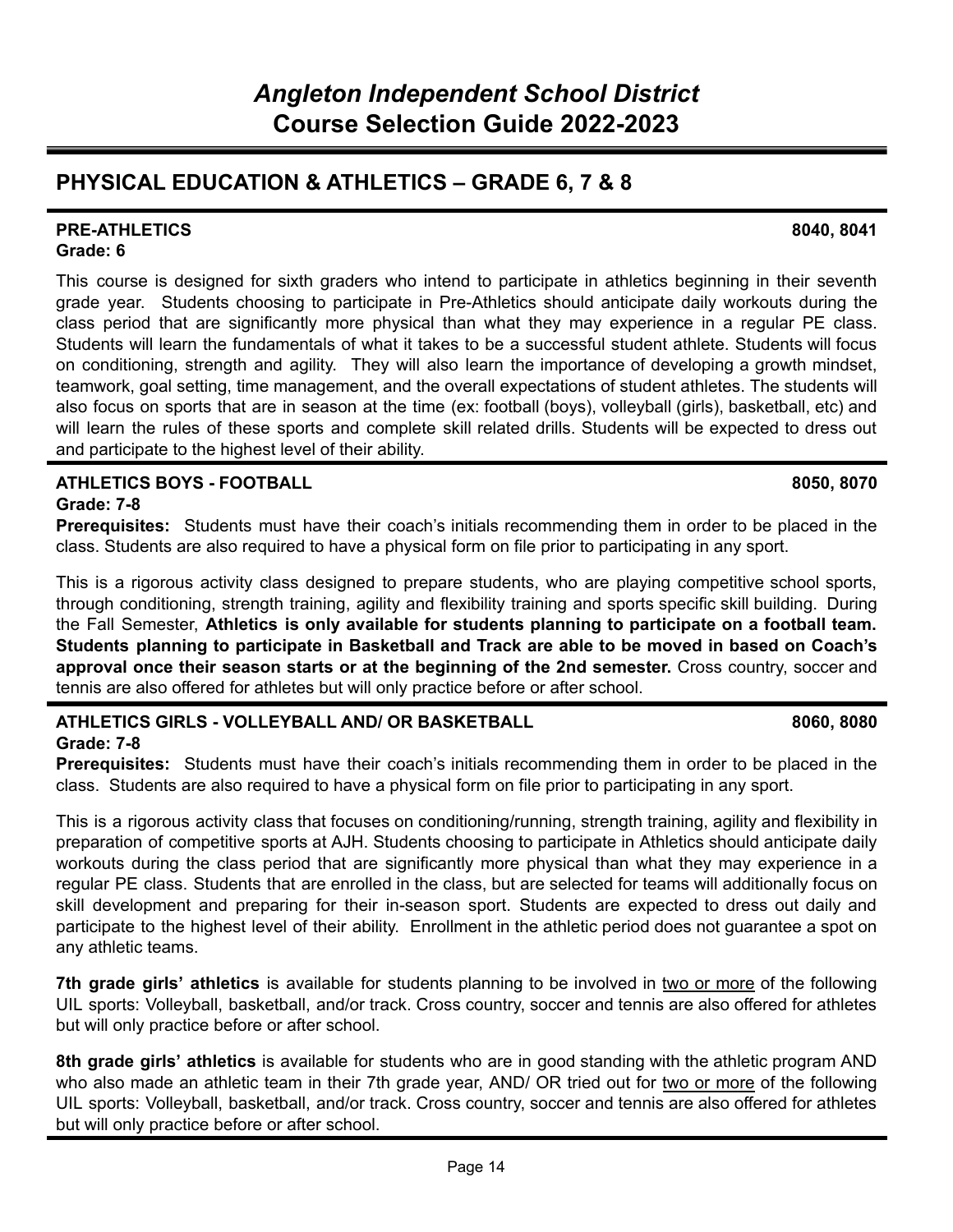# **ELECTIVES – FINE ARTS – BAND – GRADE 6, 7, & 8**

#### **BEGINNER BAND 5660 Grade: 6**

Beginner Band is a course where students can learn the basics of music through performance of a band instrument. Students will learn basic individual and group performance skills, music theory, and history as well as critical listening and music analysis skills. Students will perform at basic proficiency on several band instruments: Flute, Oboe, Bassoon, Clarinet, Saxophone, Trumpet, Horn, Trombone, Baritone, Tuba, and Percussion – all subject to discretion. Beginning band is a prerequisite for upper-level band classes such as Concert Band and Symphonic Band. Sixth grade students with prior experience on their instruments may audition for placement into an upper-level class.

### **CONCERT BAND 5780**

**Grade: 7-8**

**Prerequisites:** Director recommendation

Concert Band is a yearlong course for students who have been successful in beginning band. Emphasis will be placed on acquiring a thorough knowledge of fundamentals in order to achieve better performance standards. This group will perform at selected functions throughout the year. **Students will audition and the directors will determine placement.**

#### **WIND ENSEMBLE 5770**

**Grade: 7-8**

#### **Prerequisites:** Director recommendation

Wind Ensemble is a yearlong course and is the most advanced instrumental group in the school. Membership is open to both seventh and eighth grade students. Emphasis will be placed on development of skills necessary for good performance. This group will perform at selected functions and UIL contests throughout the year. **Students will audition and the directors will determine placement.**

#### **SYMPHONIC BAND 5880 Grade: 7-8 Prerequisites:** Director recommendation

Symphonic Band is a yearlong course for students who have been successful in beginning band. Emphasis will be placed on acquiring a thorough knowledge of fundamentals in order to achieve better performance standards. This group will perform at selected functions and UIL contests throughout the year. **Students will audition and the directors will determine placement.**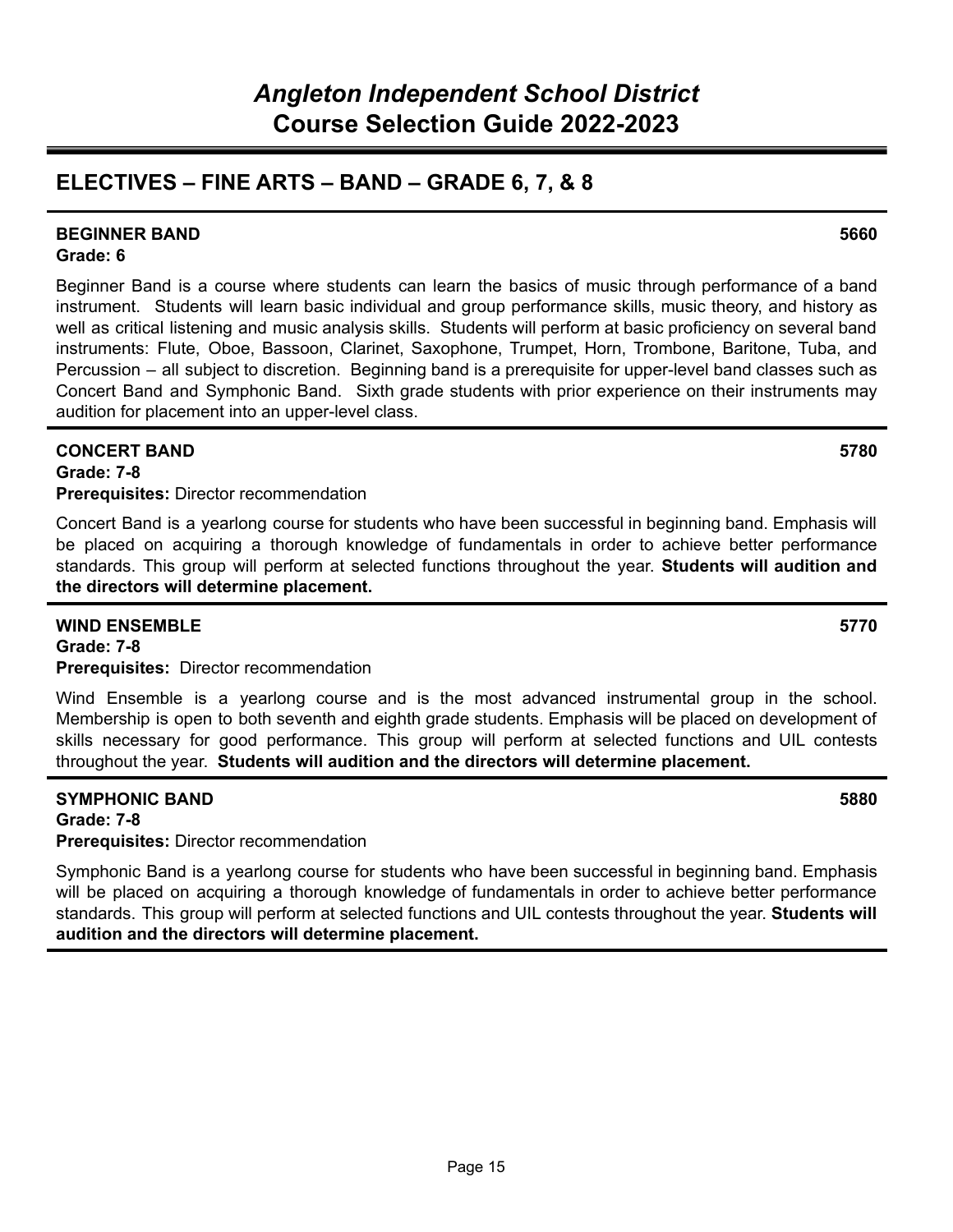# **ELECTIVES – FINE ARTS – CHOIR – GRADE 6, 7, & 8**

#### **BEGINNING CHOIR (BOYS OR GIRLS) 6001, 6010 Grade: 6**

This course is separate for 6th grade boys and girls. These singers will begin to build the foundation of singing with a Choral experience; Voice Building Techniques, Music Reading, Sight-Reading and Notation. This group performs concerts, beginning contests and preps the singer with advanced skills needed for future Varsity level Choirs.

#### **CONCERT CHOIR (BOYS/ GIRLS) 6030, 6031 Grade: 7-8**

This Choir is for boys and girls in the  $7<sup>th</sup>$  and  $8<sup>th</sup>$  grade. These singers continue to build on the skills learned in 6<sup>th</sup> grade Choirs to better understand Choral singing and Sight-reading, or who have not yet been in an Angleton Jr. High Choir. It is the goal for these students to gain the foundation to become significant future members of Angleton Varsity Choirs. This ensemble will perform in shows and concerts, participating in Solo & Ensemble auditions and UIL Concert /Sight-Reading Contest.

### **VARSITY CHOIR (BOYS/ GIRLS) 6032, 6034**

**Grade: 7-8** Prerequisites: 6<sup>th</sup> AND 7<sup>th</sup> grade choir class; AND students will audition and the director will determine placement.

The Angleton Jr. High Varsity Choir is an ensemble of select singers at AJH. This Choir consists of an ensemble of boys and girls in grades  $7<sup>th</sup>$  and  $8<sup>th</sup>$ . These students have exhibited leadership in and out of the classroom and good character, having an accelerated high-level knowledge of basic choral fundamentals and sight-reading. This Choir performs in a variety of concerts and contests including Region Choir, UIL and community events. Varsity Girls' and Boys' Choir mix to form the Varsity Mixed Choir for concerts and contests as well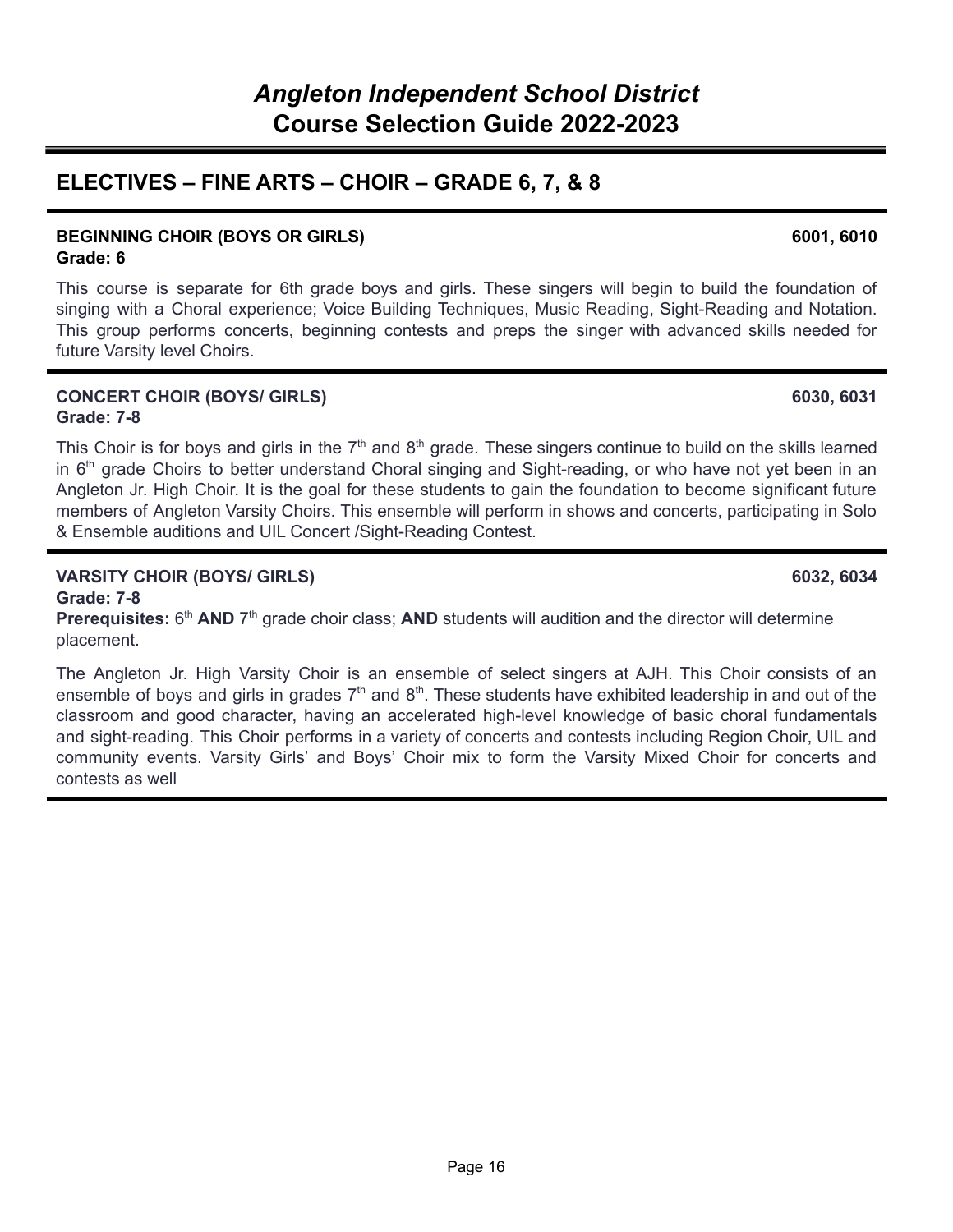# **ELECTIVES – FINE ARTS – ART AND THEATER ARTS – GRADE 6, 7, & 8**

## **One Semester (Paired with Beginning Theater Arts)**

This semester-long course is a survey course covering introductory concepts and techniques in drawing and painting through numerous related media and subjects. A broad introduction to art history with a heavy emphasis on the elements and principles of design encompasses these domains. This course is paired with Beginning Theater Arts; **AND** it is a prerequisite for Advanced Art.

### **BEGINNING THEATER ARTS 60806 Grade: 6**

## **One Semester (Paired with Beginning Art)**

In this semester-long course, students will learn stage direction, stage etiquette, improvisation, Theater History. Students will have the opportunity to compete in UIL Competitions, work backstage, audition, rehearse, and perform in a play. They will use teamwork, build confidence, and show off their talents. This course is paired with Beginning Art; **AND** it is a prerequisite for Advanced Theater Arts.

**ART 305007, 305008**

### **Grade: 7-8**

**Prerequisite:** Beginner Art or previous Advanced Art

This yearlong course is an extension to Beginning Art with a more in-depth exploration of various mediums. Techniques and use of various mediums will be demonstrated and explored. An understanding of major art movements will be introduced. Participation in contests is strongly recommended.

### **THEATER ARTS 6083**

**Grades: 7-8**

**Grade: 6**

**Prerequisites:** Beginner Theater Arts or previous Advanced Theater Arts

This course involves advanced collaborative work on the production aspects of theater. Students work on the varied projects necessary to create a theatrical production. Students will also be required to participate in after school rehearsals.

**Grade: 8 Credit: 1 Prerequisite:** Advanced Art

This course enables students to gain a broad understanding of art concepts and techniques. Students will be introduced to a variety of media and subjects. Students will explore art history, vocabulary, two and three dimensional art, and evaluations, with a strong emphasis on the elements and principles of art and design. Participation in several art competitions is recommended and encouraged of students**.**

### *Students who successfully complete this course will receive one high school fine arts credit.*

#### **BEGINNING ART 305006**

# **ART I 30500**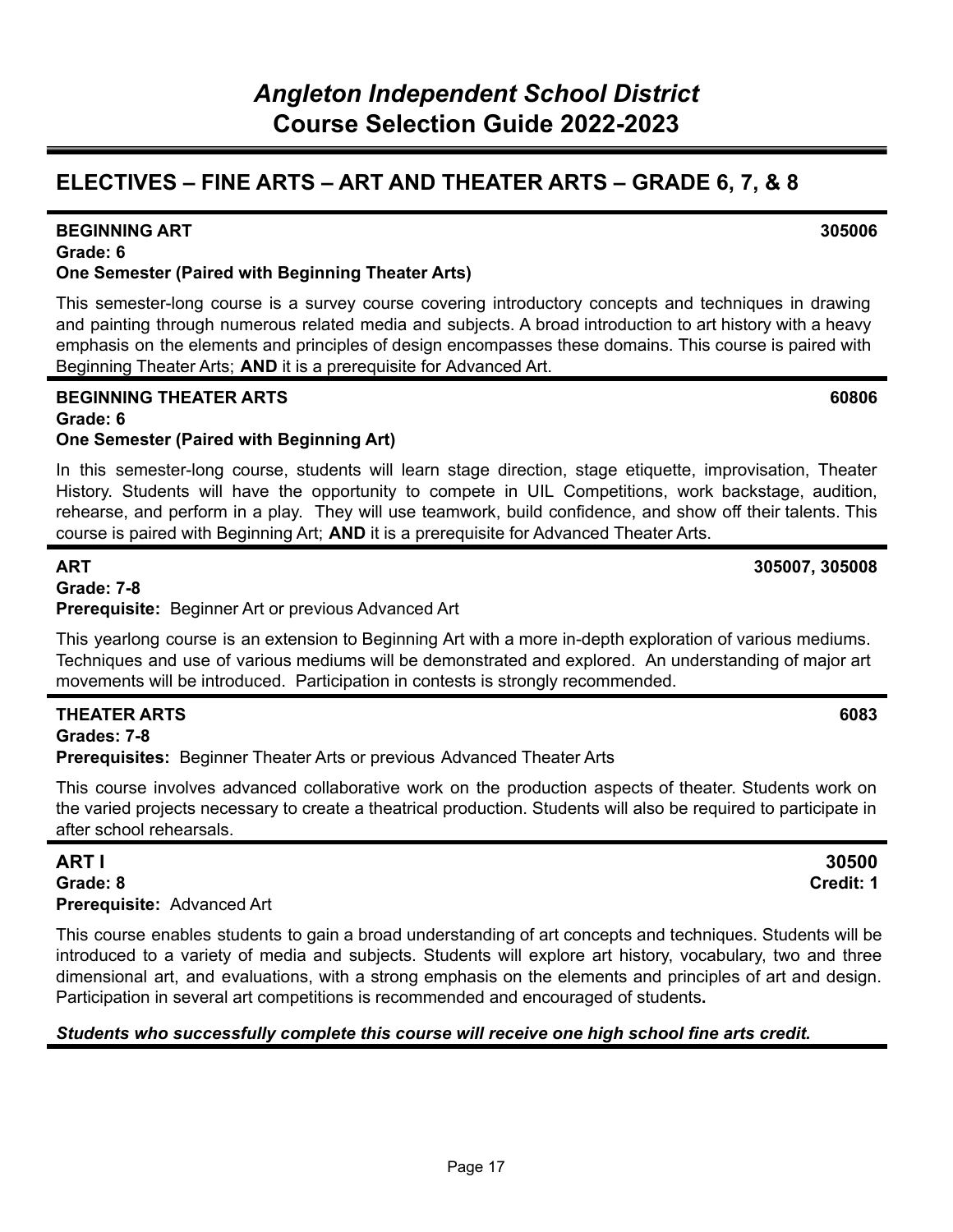## **ELECTIVES – CAREER AND TECHNOLOGY – GRADE 6, 7, & 8**

#### **Grades: 6 One Semester (Paired with Keyboarding)**

This lab-based course uses a hands-on approach to introduce the basics of construction and programming of mobile robots. Students will learn basic programming, as well as problem solving strategies. Students will work in teams to design, build, program, and document their progress. Scientific and mathematical principles will be used and applied to tasks.

#### **KEYBOARDING 5910 Grades: 6**

### **One Semester (Paired with Intro to Robotics)**

This course is designed for students to master the skill of entering alphabetic, numeric, and symbolic information on a keyboard using the touch method of key stroking. Emphasis is placed on development of accuracy and speed, proper techniques, and correct finger positions. Students will further develop and enhance touch skills for entering information using a keyboard to compose and produce personal, educational, and professional documents. Digital literacy, composition, and language skills are embedded throughout the course.

#### **INTRO TO TECHNOLOGY 5310 Grades: 7**

In this yearlong course, students will build their typing foundation; understand internet safety; complete real world projects using Google Docs, Slides, Sheets, and Sites; learn how to build an actual computer, then install an operating system; and create virtual designs and learn to 3D print.

#### **APPLIED ROBOTICS 38008**

**Grades: 7-8 Prerequisite:** Intro to Robotics

The goal of this yearlong course is to create a foundation for success in high school for basic programming to build and program robots and compete in various competitions. The robotics class will reinforce core subjects, especially math and science. Students will use teamwork to build and problem solve.

#### **BIM I: BUSINESS INFORMATION MANAGEMENT I 60650 Grade: 8 Credit: 1**

This course develops advanced skills in computer applications such as spreadsheets, formatting documents, producing presentations, and other necessary skills for success in the business, marketing, or finance industry. This course is one of the foundation courses in the Business, Marketing, and Finance career pathway.

#### **INTRO TO ROBOTICS 38007**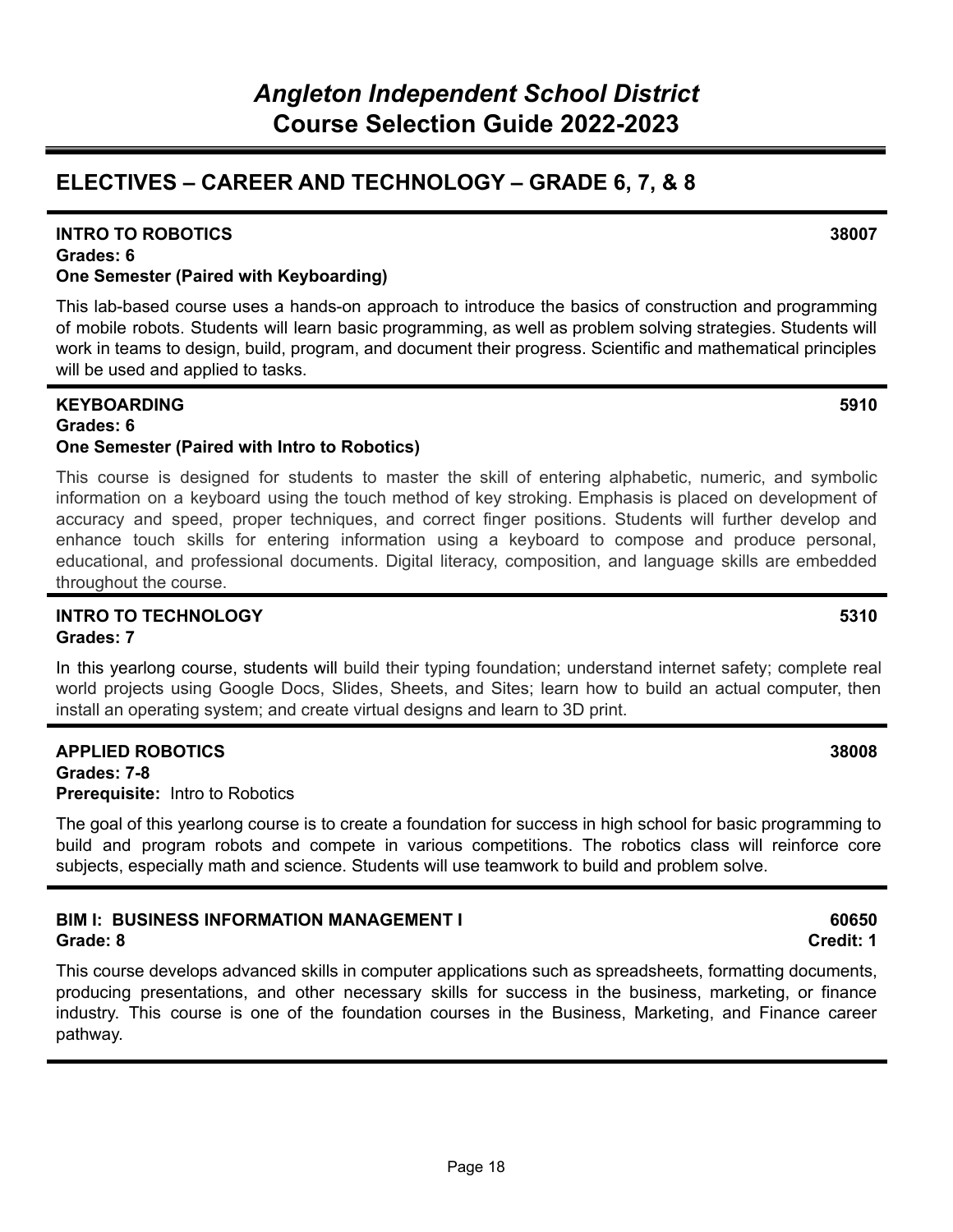# **ELECTIVES – FOREIGN LANGUAGE – GRADE 6, 7, & 8**

#### **SPANISH I 5757 Grade: 7-8 Credit :1**

This course emphasizes communication. It is designed to provide students with a basic understanding of the Spanish language and also to acquaint them with the culture of the Hispanic world. At the end of Spanish I, the student should have a reading vocabulary and be able to comprehend classroom speech. In addition, a basic knowledge of the geography, lifestyle and culture of the Spanish-speaking world is acquired.

### **SPANISH II 57600 Grade: 8 Credit: 1**

Spanish II is a course designed to introduce students to the remainder of the basic grammatical structures. They also become aware of the subtleties in more complex structures. Additionally, they learn in more detail the history of the Spanish-speaking world. Conversation and composition skills are strengthened and the student will be able to communicate in a classroom setting about everyday activities.

### **DLP (Dual Language Program) SPANISH II 5760 DL Grade: 6 Credit: 1**

This is a mandatory class for all  $6<sup>th</sup>$  grade students that have been in the DLP program since kindergarten. There will be a strong emphasis on oral development. Students will receive Spanish II high school credit upon successful completion of the class and the EOC Spanish II exam.

### **HONORS SPANISH III A/B 57800**

### **Grade 7 and 8 (Two Years, One Half Credit per Year) Credit: 1**

In Spanish III, students are expected to apply factual recall of vocabulary, grammar and cultural information to demonstrate oral, written, and reading proficiency. Students also acquire cultural insight and develop independent learning and thinking skills through teacher-guided discussions, selected readings, and individual research. Spanish III is designed to be a college preparatory class.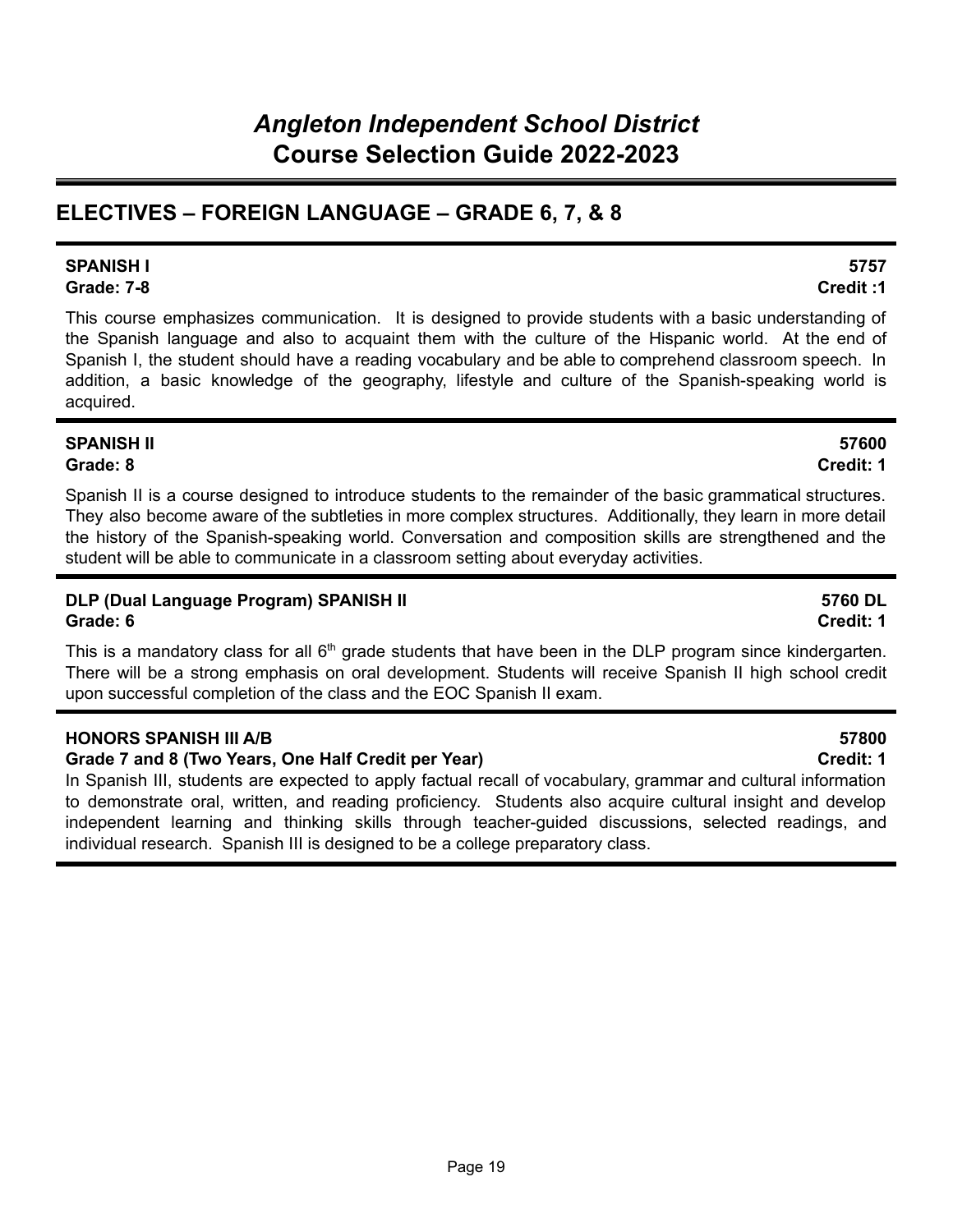# **ELECTIVES – GRADES 7 & 8**

#### **LEADWORTHY 8002 Grade: 7**

Students in Leadworthy (formerly Teen Leadership): Develop a healthy self-concept, healthy relationships and a sense of personal responsibility; Understand emotional intelligence and the skills it measures, including self-awareness, self-control, self-motivation, and social skills; Build skills in public speaking and communication, as well as develop an understanding of personal image; Understand how to manage and positively channel the power of social media; Develop an understanding of principle-based decision-making; Learn to make responsible dietary, fitness, and financial decisions; Recognize and resist peer pressure; Develop bullying prevention and defending skills; Learn to become better family members and citizens; Appreciate the need for vision in goal-setting, both personally and professionally; and Develop leadership skills through practiced community service.

### **YEARBOOK 5400 Grade: 8**

### **Prerequisite:** Application required

Yearbook is a full-year elective class for eighth grade students. Students will learn basic journalism skills by producing the Angleton Junior High School yearbook. Angleton Junior High School is one of the few schools in Brazoria County whose students publish their own yearbook using computer software and digital images. This allows a quality product to be compiled throughout the year for delivery in May. Yearbook students will interview, write articles, design layouts, compile and manipulate digital photographs, and use computers to develop the yearbook. The class requires students to be very responsible and willing to make a significant time commitment. Students in this class must be able to work in groups as well as independently in and out of the classroom.

## **OFFICE WORKER 9000 Grade: 8**

**Prerequisites:** Application required

Office Workers are eighth grade students who have been chosen to work in various offices in the school. Participation in this class teaches students organizational, communication, and decision-making skills. Duties involve answering telephones, delivering messages, locating students who are needed in the office for various reasons, and other duties specific to the office to which the student is assigned. Office Workers are used in the Attendance Office, Assistant Principal's Office, Front Office, Counselor's Office, Library, and Nurse's Office**.** This is a year-long elective class. Students must fill out an application to be considered for office worker. Students not meeting the application deadline will not be considered.

Selection criteria will be based on:

- Conduct No Unsatisfactory "U" grades / Office Referrals
- Attendance No more than 5 unexcused absences during the previous school year
- Grades Passing all academic subjects